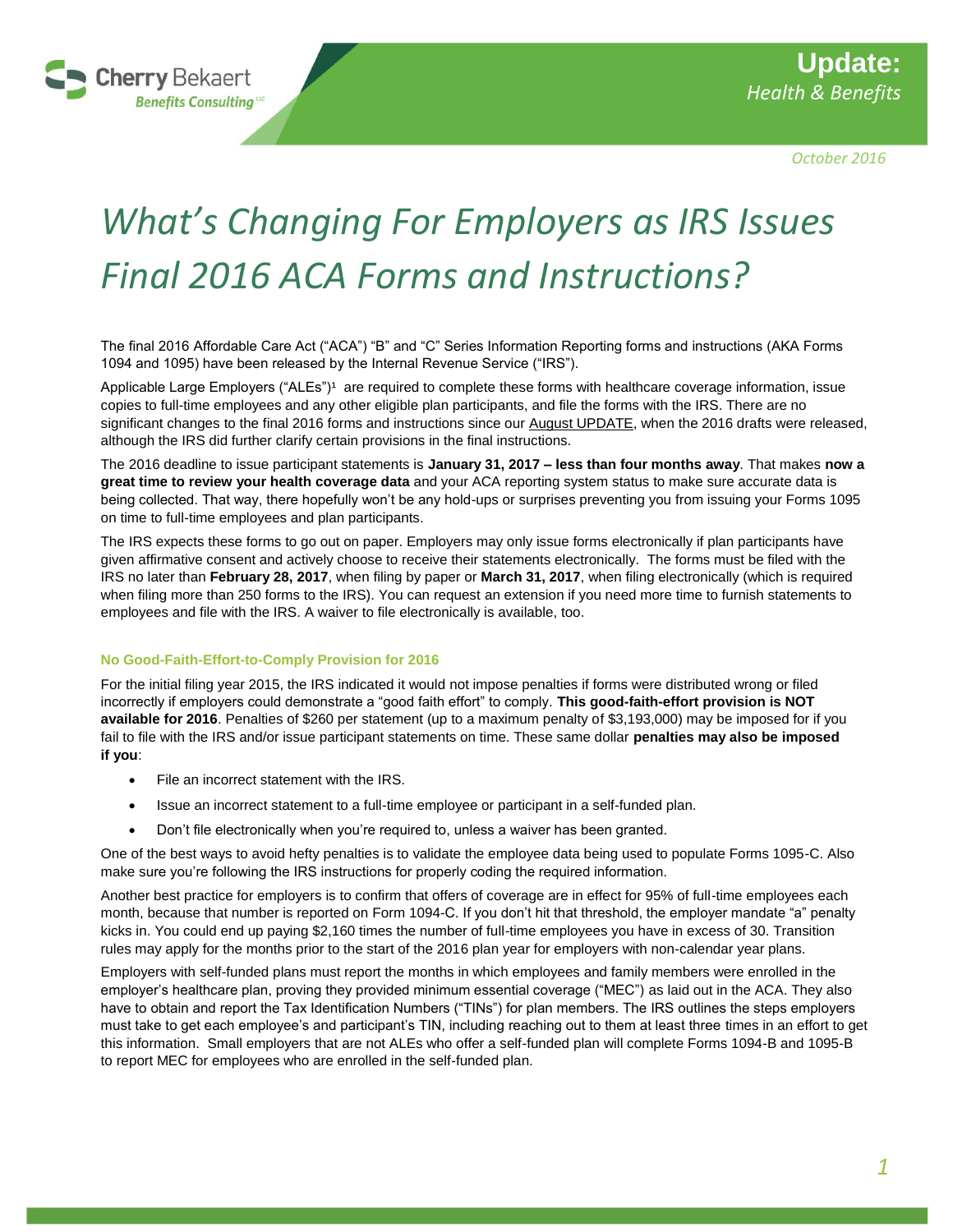

# **The Forms and Instructions**

Need links to the final 2016 forms and instructions? Check out these links to the [forms you need on the IRS website:](https://www.irs.gov/forms-pubs)

- [Form 1094-C](https://www.irs.gov/pub/irs-pdf/f1094c.pdf?_ga=1.233220062.1562648618.1440162414)
- [Form 1095-C](https://www.irs.gov/pub/irs-pdf/f1095c.pdf?_ga=1.240534211.1562648618.1440162414)
- [Instructions for Forms 1094-C and 1095-C](https://www.irs.gov/pub/irs-pdf/i109495c.pdf?_ga=1.239922755.1562648618.1440162414)
- [Form 1094-B](https://www.irs.gov/pub/irs-pdf/f1094b.pdf?_ga=1.1567345.1562648618.1440162414)
- [Form 1095-B](https://www.irs.gov/pub/irs-pdf/f1095b.pdf?_ga=1.240534211.1562648618.1440162414)
- [Instructions for Forms 1094-B and 1095-B](https://www.irs.gov/pub/irs-pdf/i109495b.pdf?_ga=1.1567345.1562648618.1440162414)

## **Substitute Returns**

Employers who elect to file paper returns must follow the specifications outlined in [Publication 5223](https://www.irs.gov/pub/irs-pdf/p5223.pdf) for private printing of substitute forms. The forms filed with the IRS must be printed in landscape format.

## **Changes and Clarifications**

This quick summary of the final forms and instructions will help you know **what to be on the lookout** for as you **prepare for your ACA tax filing in the coming months**:

- No Form 1094-C Authoritative Transmittal is required for an entire Aggregated ALE Group. Each separate ALE Member Company in an Aggregated ALE Group separately files information returns on behalf of their own workforce.
- For non-calendar year plans, limited transition relief from employer mandate penalties may be available only for the months in 2016 prior to the start of the 2016 plan year.
- None of the safe harbor codes on Form 1095-C, line 16 (2F, 2G, or 2H), can be used if the employer did not offer MEC meeting the minimum value (MV) standards to at least 95% of full-time employees.
- Two new codes (1J and 1K) are to be used when an ALE Member makes a conditional offer of coverage to a spouse. A conditional offer is a healthcare coverage offer that imposes one or more reasonable objective conditions on the offer of coverage (Part II, line 14, on Form 1095-C).
- The Employee Required Contribution ("ERC") is the amount that should be entered on Form 1095-C, Part II, line 15. The amount may include certain HRA contributions, cafeteria plan contributions, wellness program incentives, and opt-out payments.
- For COBRA, the months following an employee's termination should not reflect an offer of coverage. The coding is different when an employee loses coverage because of a reduction in hours.
- Multiemployer Plan Transition Relief continues for 2016.
- Forms 1095-B and 1095-C direct taxpayers, "Do not attach to your tax return. Keep for your records."
- Code 1G on Form 1095-C, Part II, line 14, should only be used when an employer with a self-funded plan has an individual who is enrolled in the plan and who is not a full-time employee for all 12 months in the calendar year. Code 1G should only be entered in the "All 12 Months" box on Form 1095-C Part II, line 14.
- Employers with self-funded plans may use either Forms 1094-B and 1094-C or 1095-B and 1095-C to report MEC for anyone who was enrolled in the plan during 2016 and who was not a full-time employee for all of 2016.